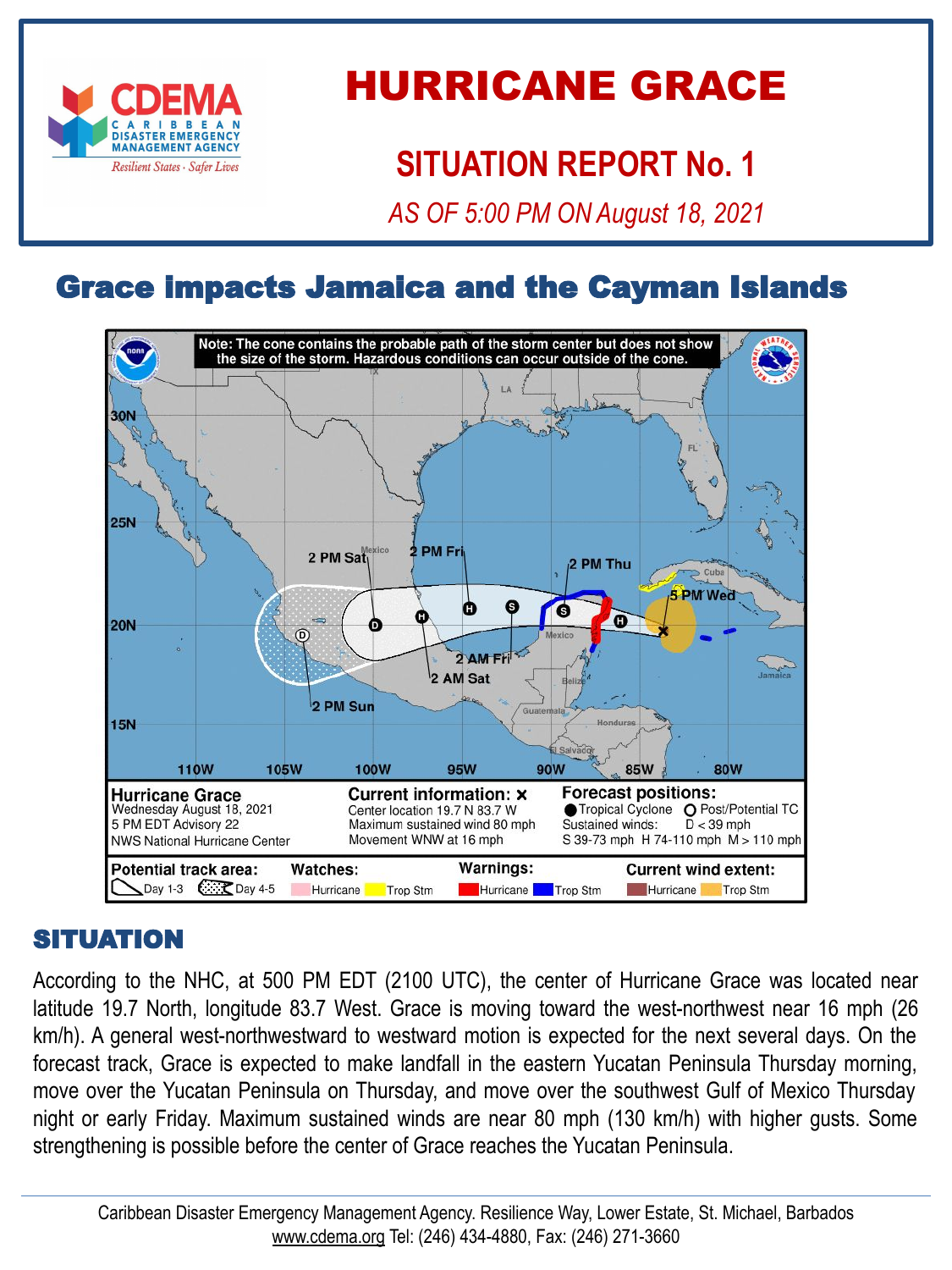## Updates from Impacted CDEMA Participating States

The Caribbean Disaster Emergency Management Agency (CDEMA) made contact with the National Disaster Coordinators in the impacted states and the following was reported:



#### **CAYMAN ISLANDS**

- Tropical storm Grace matured into a Category One hurricane just west of Grand Cayman
- Government offices were closed on Wednesday, August 18, 2021
- Little Cayman reporting no major damage from Hurricane Grace. Issued the all-clear at 1:00pm today for Little Cayman and Cayman Brac.
- Travel Cayman Teams, which have been working throughout the severe weather event, monitored and supported more than 1300 persons quarantining privately or at Government facilities.
- The Department of Public Safety Communications has dealt with more than 130 calls in the last 24 hours.
- Shelters were opened on Grand Cayman, Cayman Brac and Little Cayman. Representatives of the NEOC's Human Concerns Cluster noted that 36 persons were in shelters on Grand Cayman and 5 on Little Cayman.
- The NEOC's Utility Cluster noted the severe weather has impacted telecommunications, power and water supplies.
- The NEOCs Debris Clearance Committee in Grand Cayman and Cayman Brac are working to clear blocked roads among other tasks.



## **JAMAICA**

- The Meteorological Service of Jamaica (MSJ) advised that a Tropical Storm Watch was in effect as at 7pm Tuesday August 17. National Emergency Operations Center (NEOC) was activated to facilitate coordination of response in relation to the effects of Tropical Storm Grace.
- Widespread rainfall and increased winds were experienced across all parishes.
- Seven (7) shelters in the parishes of Kingston and St. Andrew, St. Mary, Clarendon and St. Thomas were opened but only one (1) was activated and 16 persons were in that shelter *at the time of the report*
- Power outages were experienced in several communities throughout the island.
- Reports of blocked roads due to fallen trees, downed power lines, land slippage and flooded rivers and gullies were reported mainly in northern and eastern parishes
- As at 11:00 am on Wednesday, August 18 Tropical Storm Grace had moved away from Jamaica and the conditions of seas around Jamaica were gradually returning to normal as the system continues westward.
- No regional support requested.

Caribbean Disaster Emergency Management Agency. Resilience Way, Lower Estate, St. Michael, Barbados [www.cdema.org](http://www.cdema.org/) Tel: (246) 434-4880, Fax: (246) 271-3660